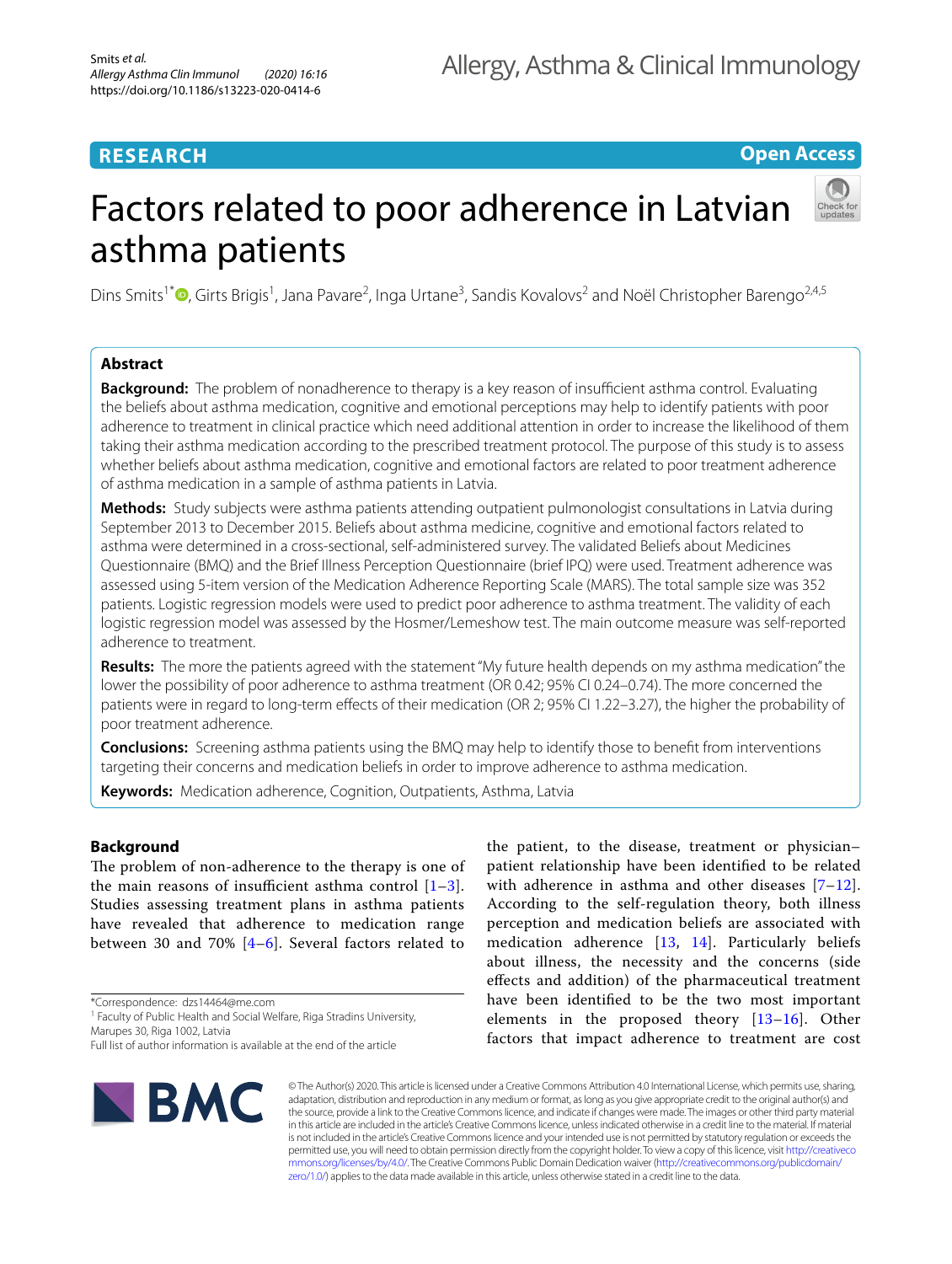of therapy, perceived efficacy of medicines, complex dosing regimens. Cost of treatment might be of particular concern for asthma patients in Latvia since the reimbursement level for asthma medication is 75% of the total medication cost.

Evaluating the beliefs about asthma medication, cognitive and emotional perceptions may help to identify patients with poor adherence to treatment in clinical practice. That would guide additional attention helping to increase the likelihood of taking asthma medication appropriately. However, only limited information is available on treatment adherence in Latvian asthma patients. Furthermore, evidence identifying medication beliefs, cognitive or emotional factors associated with asthma medication adherence among Latvian population is currently not available.

## **Aim of the study**

The aim of this study was to investigate whether beliefs about asthma medication, cognitive and emotional factors are related to poor adherence of asthma medication in a sample of Latvian asthma patients.

#### **Method**

#### **Study population**

The study population of this cross-sectional patient survey consisted of asthma patients attending outpatient pulmonologist consultations in Latvia. The data were gathered during a period of 28 months from September 2013 to December 2015. In a frst step, a list of all pulmonologists from the database of the National Health Service of the medical doctors that have contractual rights to prescribe reimbursed medicines was acquired. Then, pulmonologist practices in medical centres and hospitals in Riga and in bigger towns of Latvia were selected and invited to join the study. 15 of these practices agreed to participate (convenience sample). These 15 medical centres employ 66 pulmonologists that is 51% of all 129 pulmonologists in Latvia that have a contract with NHS. We assumed these 15 practices to be representative of all pulmonologist practices in Latvia. Each pulmonologist was advised to invite their patients to join the survey. Patients' age group were 15 years and older. Patients using controller medication–inhaled glucocorticoids in monotherapy or in combination with long acting beta 2 mimetic medicines for at least 12 months prior to the study were included. The sample size was calculated to detect a prevalence of poor asthma control of 50% with a margin of error of 5%, and a power of 95%. The total sample size needed was 352 people.

## **Assessment of main variables**

A self-administered questionnaire was used to assess socio-demographic and economic factors such as age, education, income and sex.

Adherence to asthma medication was assessed using 5-item version of the Medication Adherence Reporting Scale (MARS). MARS is a validated questionnaire that has shown to have good internal, construct and criterion validity, including correlations with objective measures of adherence (electronic monitoring and pharmacy dispensing data)  $[6, 17]$  $[6, 17]$  $[6, 17]$  $[6, 17]$  $[6, 17]$ . The short version of the MARS is a fve-item self-report scale for assessment of adherent behavior that includes assessment of:

• unintentional non-adherent behavior

"I forgot to take them", (item 1) and

- intentional non-adherent behavior
	- "I alter the dose", (item 2).
	- "I stop taking them for a while", (item 3).
	- "I decide to miss out a dose", (item 4).
	- "I take less than instructed", (item 5).

Each item was answered using a fve-graded response scale, ranging from very often (1) to never (5). Low scores indicate low levels of adherent behavior [[18\]](#page-5-10).

Medication beliefs were assessed using the fve items of greatest relevance to asthma medication adapted from the BMQ, a validated tool across many disease conditions  $[19]$  $[19]$ . The specific–necessity scale contains 5 items that assess patients' beliefs about specifc necessity to take prescribed chronic medications. All three questions assessing patients' beliefs about specifc necessity to take prescribed chronic medications or concerns were selected from the original BMQ. All belief items had Likert scale responses.

The Brief Illness Perception Questionnaire (brief IPQ) was used to obtain information on illness perception of the study participants. The Brief IPQ consists of eight items and a causal question [\[20](#page-6-0), [21\]](#page-6-1). All of the items except the causal question are rated using a 0-to-10 response scale. Five of the items assess cognitive illness representations: consequences (item 1), timeline (item 2), personal control (item 3), treatment control (item 4), and identity (item 5). Two of the items assess emotional representations: concern (item 6) and emotions (item 8). One item assesses illness comprehensibility (item 7). Assessment of the causal representation is by an openended response, which asks patients to list the three most important causal factors in their illness (item 9).

## **Statistical analysis**

The Statistical Package for the Social Sciences (SPSS) IBM 21.0 was used to analyse the data. Means, standard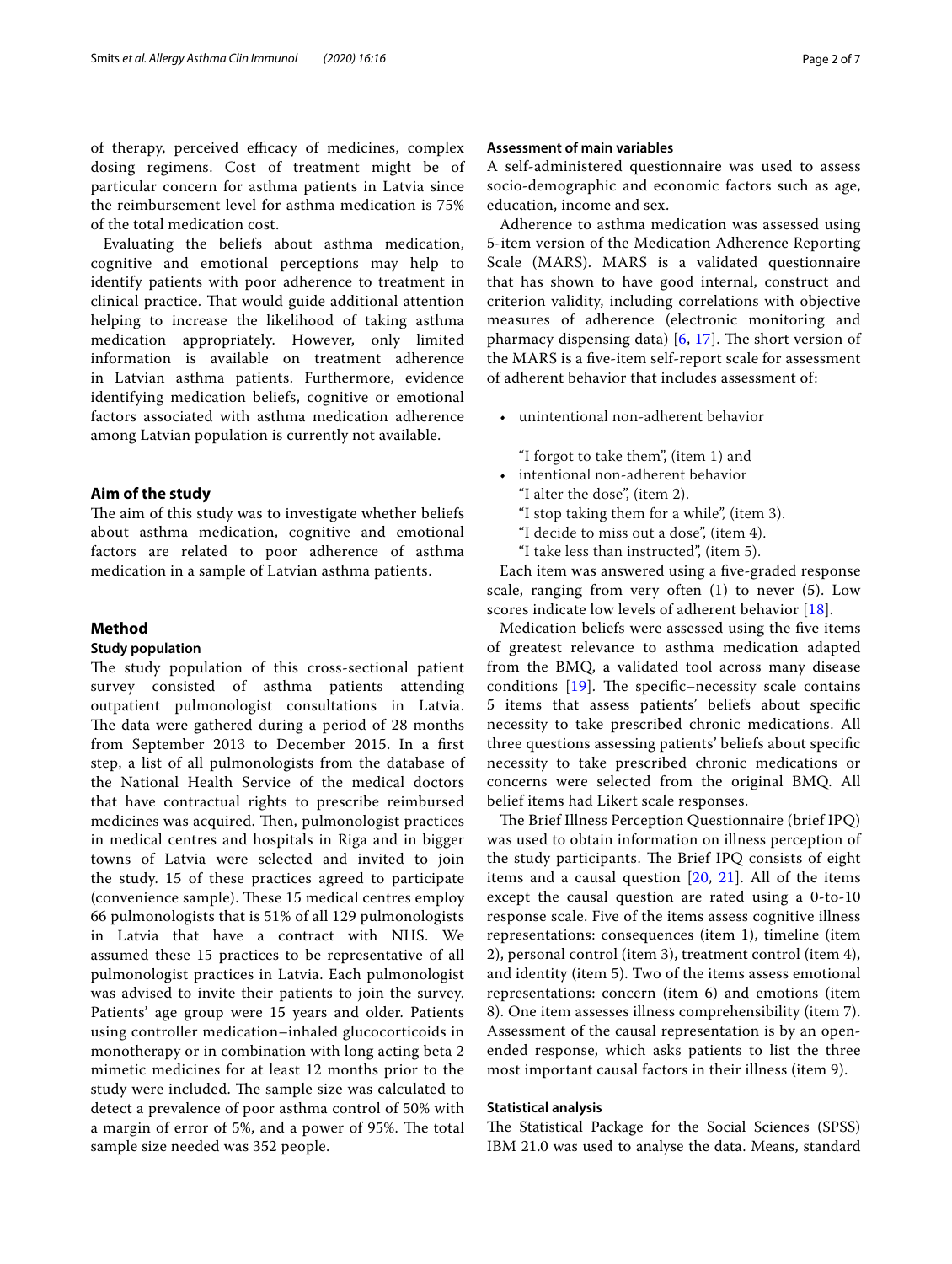deviations, and frequencies are presented to describe the characteristics of the study sample. A cutoff point of  $>6$ for MARS-5 was used to defne poor medical adherence.

The answers of the BMQ were dichotomized into (i) "I agree/I completely agree" and (ii) "Not sure/I disagree/I completely disagree". The logistic regression analyses were frst conducted for each variable alone. In the multivariate logistic analysis, the outcome variable was controlled for age, income and educational level. The odds ratio and respective 95% confdence interval are presented for all models. The validity of each logistic regression model was assessed by the Hosmer/Lemeshow test.

### **Results**

The baseline characteristics of the study population are presented in Table [1](#page-2-0).

The majority of the patients had vocational education and were earning at least 300 euros per month. Two out of three patients were using glucocorticoids and onethird a combination therapy consisting of glucocorticoids and a beta 2 mimetic drug. The prevalence of poor treatment adherence was 58.1% in men and 68.7% in women.

We observed that monotherapy with corticosteroids reduced the odds of poor treatment adherence whereas fxed-dose combination medications containing a corticosteroid and a beta 2 mimetic increased the odds of poor treatment adherence.

| None of the socio-demographic or socio-economic     |  |
|-----------------------------------------------------|--|
| factors were predictors of poor treatment adherence |  |
| (Table 2). Vocational level of education seemed to  |  |
| increase the odds to have poor treatment adherence. |  |

Table [3](#page-3-0) shows the odds ratio of the association between cognitive and emotional illness indicators with poor treatment adherence. Apparently, none of these indicators were able to predict poor treatment adherence in Latvian asthma patients.

Several beliefs about medication were identifed as predictors of poor treatment adherence (Table [4](#page-3-1)). Asthma patients who were convinced that their future health depended on the asthma treatment were less likely to have poor treatment adherence (OR 0.42: 95% CI 0.24–0.74). In case the patient was concerned by the long-term efects of their asthma medication the odds of poor treatment adherence were 2 (95% CI 1.22–3.27). Furthermore, patients who were concerned by the need to constantly use their asthma medication seemed to have increased odds to have poor treatment adherence, but the association was not statistically signifcant.

In addition, we conducted a correlation analysis between the two variables of the BMQ questionnaire that were statistically signifcant predictor of treatment adherence. However, no statistically signifcant correlation was observed ( $r=0.068$ ;  $p$  value 0.199).

|                              | Men  | Women                            | Total |  |
|------------------------------|------|----------------------------------|-------|--|
|                              |      | $(n=85)$ $(n=264)$ $(n=35)$      |       |  |
| Age, mean (SD <sup>a</sup> ) |      | 53.7 (17.4) 58.7 (16.6) 57.5 (16 |       |  |
| Education%                   |      |                                  |       |  |
| <b>Basic</b>                 | 3.5  | 75                               | 6.5   |  |
| Secondary                    | 23 S | 2/1                              | 26 1  |  |

<span id="page-2-0"></span>

| Table 1 Baseline characteristics of the study sample |  |
|------------------------------------------------------|--|
|                                                      |  |

|                                                  | men         | women       | Total       |
|--------------------------------------------------|-------------|-------------|-------------|
|                                                  | $(n=85)$    | $(n = 264)$ | $(n=352)$   |
| Age, mean (SD <sup>a</sup> )                     | 53.7 (17.4) | 58.7 (16.6) | 57.5 (16.9) |
| Education%                                       |             |             |             |
| Basic                                            | 3.5         | 7.5         | 6.5         |
| Secondary                                        | 23.3        | 27.1        | 26.1        |
| Vocational                                       | 47.7        | 28.9        | 33.5        |
| Higher                                           | 25.6        | 36.5        | 33.8        |
| Income%                                          |             |             |             |
| $<$ 300 $\epsilon$ /month                        | 16.7        | 25.3        | 23.2        |
| 300-550 €/month                                  | 36.9        | 48.2        | 45.5        |
| 550-750 €/month                                  | 28.6        | 18.3        | 20.8        |
| $>750$ €/month                                   | 17.9        | 8.2         | 10.6        |
| Asthma medication%                               |             |             |             |
| Glucocorticoids                                  | 62.8        | 63.4        | 63.3        |
| Glucocorticoids+beta 2 mimetic                   | 33.7        | 33.2        | 33.3        |
| Poor treatment adherence%<br>(MARS-5 item scale) | 58.1        | 68.7        | 66.1        |

<sup>a</sup> Standard deviation

<span id="page-2-1"></span>

| Table 2 Odds ratio of socio-demographic and economic |  |
|------------------------------------------------------|--|
| factors in regard poor treatment adherence           |  |

|                                | <b>MARS 5-item scale</b><br><b>Univariate</b> |                        |  |
|--------------------------------|-----------------------------------------------|------------------------|--|
|                                |                                               |                        |  |
|                                | OR <sup>a</sup>                               | (95% CI <sup>b</sup> ) |  |
| Age                            | 0.98                                          | $(0.97 - 1.00)$        |  |
| Female sex                     | 1.58                                          | $(0.96 - 2.60)$        |  |
| Education                      |                                               |                        |  |
| Basic or secondary             | 1                                             | ref                    |  |
| Vocational                     | 1.79                                          | $(1.03 - 3.11)$        |  |
| Higher                         | 1.27                                          | $(0.75 - 2.16)$        |  |
| Income                         |                                               |                        |  |
| <300 €/month                   | 1                                             | ref                    |  |
| 300–550 €/month                | 0.86                                          | $(0.48 - 1.55)$        |  |
| 550-750 €/month                | 0.80                                          | $(0.41 - 1.59)$        |  |
| >750 €/month                   | 0.87                                          | $(0.38 - 2.03)$        |  |
| Asthma medication              |                                               |                        |  |
| Corticosteroids                | 0.57                                          | $(0.35 - 0.91)$        |  |
| Corticosteriods+beta 2 mimetic | 1.93                                          | $(1.18 - 3.16)$        |  |

<sup>a</sup> Odds ratio

**b** Confidence interval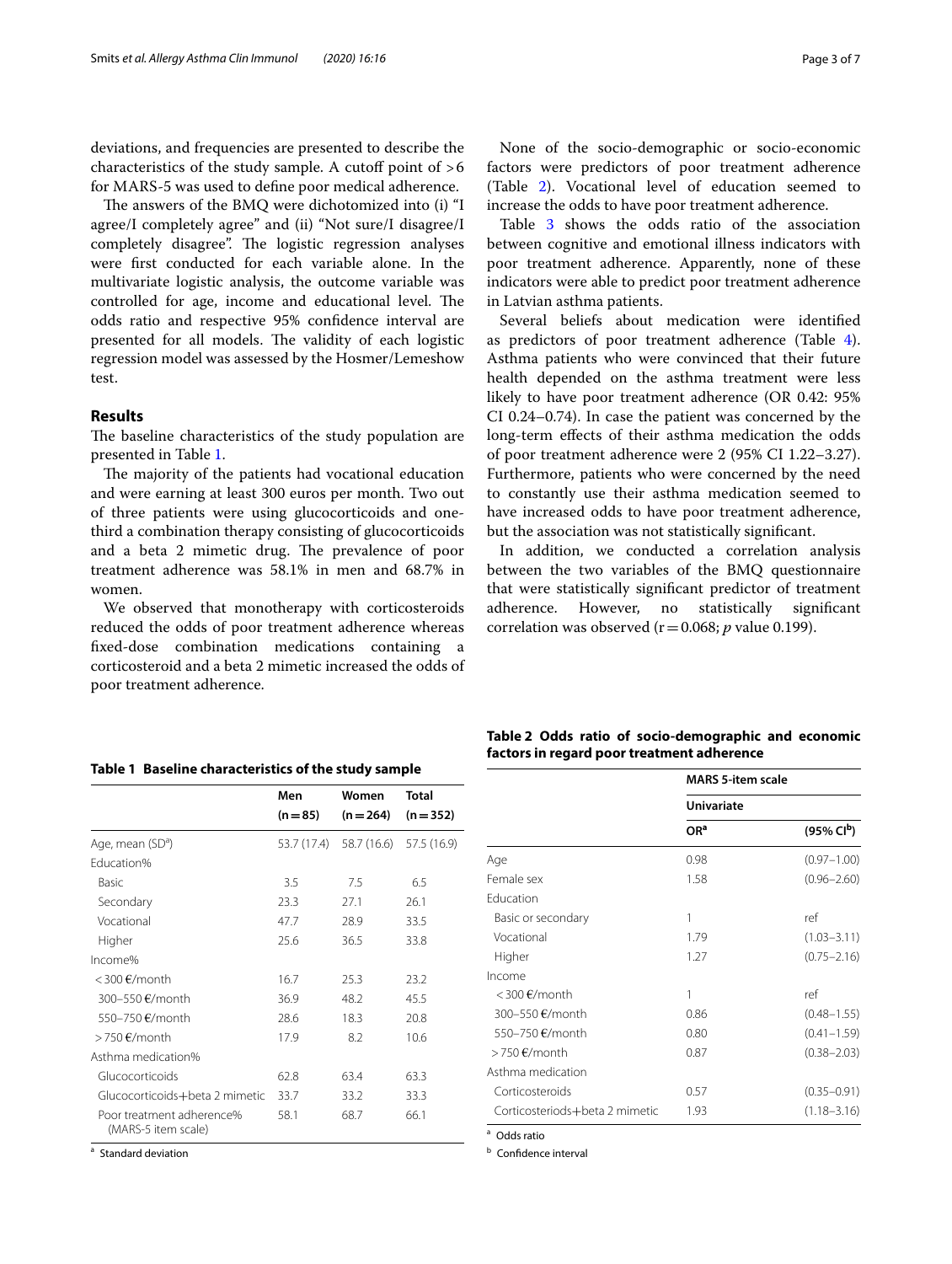## <span id="page-3-0"></span>**Table 3 Odds ratio of the association of cognitive and emotional illness indicators and poor treatment adherence**

|                                                             | <b>MARS 5-item scale</b>    |                         |                                |                 |
|-------------------------------------------------------------|-----------------------------|-------------------------|--------------------------------|-----------------|
|                                                             | <b>Univariate</b>           |                         | <b>Mutivariate<sup>c</sup></b> |                 |
|                                                             | O <sub>R</sub> <sup>a</sup> | $(95\% \, \text{Cl}^b)$ | <b>OR</b>                      | (95% CI)        |
| How much does your illness affect your life?                | 0.96                        | $(0.88 - 1.05)$         | 0.96                           | $(0.88 - 1.05)$ |
| How long do you think your illness will continue?           | 0.96                        | $(0.87 - 1.05)$         | 0.98                           | $(0.89 - 1.08)$ |
| How much control do you feel you have over your illness?    | 0.98                        | $(0.89 - 1.08)$         | 0.98                           | $(0.88 - 1.08)$ |
| How much do you think your treatment can help your illness? | 0.96                        | $(0.86 - 1.07)$         | 0.96                           | $(0.85 - 1.07)$ |
| How much do you experience symptoms from your illness?      | 1.01                        | $(0.93 - 1.10)$         | 1.01                           | $(0.92 - 1.11)$ |
| How concerned are you about your illness?                   | 0.99                        | $(0.93 - 1.07)$         | 1.01                           | $(0.94 - 1.09)$ |
| How well do you feel you understand your illness?           | 1.06                        | $(0.98 - 1.15)$         | 0.98                           | $(0.97 - 1.15)$ |
| How much does your illness affect you emotionally?          | 1.03                        | $(0.96 - 1.10)$         | 1.03                           | $(0.96 - 1.11)$ |

 $\overline{a}$  Odds ratio

**b** Confidence interval

<sup>c</sup> Adjusted for age, education and income

#### <span id="page-3-1"></span>**Table 4 Odds ratio of the association between medication beliefs and poor treatment adherence**

|                                                                       | <b>MARS 5-item scale</b> |                       |                                |                 |
|-----------------------------------------------------------------------|--------------------------|-----------------------|--------------------------------|-----------------|
|                                                                       | <b>Univariate</b>        |                       | <b>Mutivariate<sup>c</sup></b> |                 |
|                                                                       | OR <sup>a</sup>          | $(95\% \text{ Cl}^b)$ | <b>OR</b>                      | (95% CI)        |
| Necessity                                                             |                          |                       |                                |                 |
| My health is fully dependent on the asthma medication                 | 0.58                     | $(0.36 - 0.94)$       | 0.61                           | $(0.37 - 1.01)$ |
| Without asthma medication my life would be impossible                 | 0.64                     | $(0.41 - 1.01)$       | 0.62                           | $(0.38 - 1.01)$ |
| Without my asthma medication I would be very ill                      | 0.71                     | $(0.45 - 1.12)$       | 0.72                           | $(0.44 - 1.19)$ |
| My future health depends on my asthma medication                      | 0.42                     | $(0.25 - 0.70)$       | 0.42                           | $(0.24 - 0.74)$ |
| My controlling asthma medication prevents health deterioration        | 0.51                     | $(0.28 - 0.96)$       | 0.61                           | $(0.32 - 1.17)$ |
| Concerns                                                              |                          |                       |                                |                 |
| I am concerned by the need to constantly use my asthma medication     | 1.69                     | $(1.07 - 2.68)$       | 1.59                           | $(0.98 - 2.57)$ |
| I am sometimes concerned by long term effects of my asthma medication | 1.89                     | $(1.19 - 3.01)$       | 2                              | $(1.22 - 3.27)$ |
| My asthma medication is incomprehensible to me                        | 1.03                     | $(0.60 - 1.79)$       | 1.27                           | $(0.70 - 2.29)$ |

<sup>a</sup> Odds ratio

**b** Confidence interval

<sup>c</sup> Adjusted for age, education and income

## **Discussion**

Our study revealed that several beliefs about asthma medication were predictors of poor treatment adherence in Latvian asthma patients. However, none of the indicators of illness perception seemed to be associated with suboptimal adherence. Moreover, it is of concern that only three out of ten asthma patients in Latvia had adequate treatment adherence during the timeframe of our study.

Latvia difers from other countries in access to medicines. The reimbursement level for asthma medication in Latvia is 75% of the pharmacy price and therefore patient's co-payment for a monthly supply of a controller medication was 1452 EUR for the most widely used medicine at the time of the study. It is a signifcant amount relative to the reported income of our study subjects. We may speculate that signifcant fnancial burden is a factor of low total adherence in our study. There have been previous studies that look at this factor. A study in US assessed impact of a full reimbursement of medication used after myocardial infarction compared to a usual reimbursement plan  $[22]$ . The results showed 4 to 6 percentage points higher adherence rate in the fullcoverage group.

The prevalence of poor adherence in Latvian asthma patients is higher than reported in previous research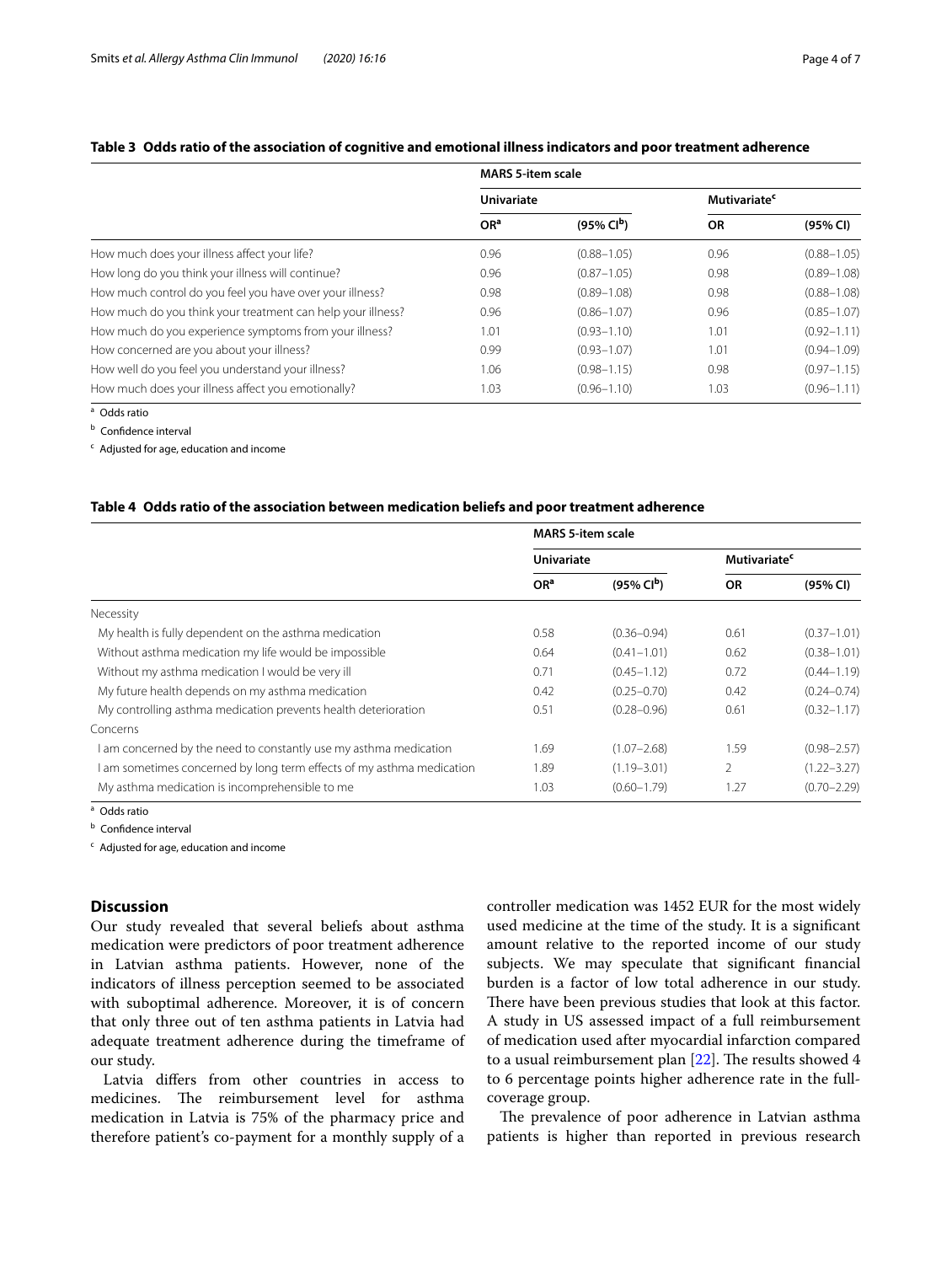[[6–](#page-5-3)[8\]](#page-5-12) whereas poor adherence to asthma treatment was found to be 60% in the USA and was ranging between 30 and 40% in France, Germany and Italy [\[6](#page-5-3)]. Several intentional and non-intentional factors have been shown to be related to poor treatment adherence [[7](#page-5-4)[–9](#page-5-13)]. Some factors are related to the patient, others to the disease, treatment or physician–patient relationship [\[10](#page-5-14), [11\]](#page-5-15).

Patients' medication beliefs may explain a signifcant portion of variation in medication non-adherence in asthma patients [\[12](#page-5-5)]. Our results in regard beliefs about medication and treatment adherence are in line with previous fndings showing that beliefs about the necessity and the concerns about side efects of the asthma treatment are well associated with poor adherence (Leventhal et al. 2005); [\[14](#page-5-7)[–16\]](#page-5-8). A British study in 100 community-based patients showed that non-adherent behaviours were associated with doubts about the necessity of medication and concerns about its potential adverse efects [\[14](#page-5-7)]. Furthermore, a crosssectional survey among 238 Dutch asthma patients also reported that self-reported adherence correlated signifcantly with necessity beliefs and concerns of chronic use of inhaled corticosteroids  $[16]$  $[16]$ . These beliefs and concerns against perceptions of necessity have been found to predict adherence to medication not only in asthma patients but also in treatment of HIV, arthritis and coronary heart disease [[15,](#page-5-16) [16,](#page-5-8) [23,](#page-6-3) [24\]](#page-6-4). In addition, current evidence suggests that certain beliefs about medicines are more predictive of intentional non-adherence than of unintentional non-adherence [[15\]](#page-5-16). For instance, in a study among asthma patients in New Zealand intentional non-adherence (missing or altering doses to suit one's needs) is associated with decision balance, whereas unintentional non-adherence (forgetting to take medication) is less strongly associated with decision balance and is more strongly associated with demographics, in particular age [[18\]](#page-5-10).

Patients often make treatment choices according to their own understanding and beliefs about the illness and treatment. Patients' adherence to medication is particularly infuenced by the way in which they evaluate their personal need for medication relative to their concerns about potential negative efects of taking it. Our fnding that using fxed-dose combination medications containing a corticosteroid and a beta 2 mimetic increased the odds of poor treatment adherence might seem a paradoxical result since fxed dose combination medicines of inhaled corticosteroid and bet 2 mimetic offer treatment effect that a patient can feel, whereas efects of plain corticosteroid a patient would not usually feel as it will reduce number of disease exacerbations over time. However, we may speculate that the symptom relieving efect of the beta 2 mimetic component of the

medicine is indeed causing non-adherent behaviour. Patients would feel their symptom relief brought by the beta 2 mimetic component of their medicine and that would shift the necessity-concern balance in the patient's perception. They would decide that their disease is not that severe anymore and the resulting action would be taking less medicine.

National Institute of Clinical Excellence (NICE) guidance recommends addressing any beliefs and concerns that patients have that result in reduced adherence by uncovering individual's perceptions of their medication during the consultation [\[25](#page-6-5)]. BMQ is a useful tool to assess medication beliefs and concerns and we recommend using at least some questions of BMQ routinely if not all of the questionnaire in the clinical practice.

The self-regulatory model was developed in order to explain illness-related behaviour, including adherence to treatment recommendations within the feld of noncommunicable diseases [\[13\]](#page-5-6). According to that model adherence to treatment consists of several components that the patient can adopt to cope with their disease. Only a few studies have assessed the association between illness perception and treatment adherence in asthma patients [[14,](#page-5-7) [26\]](#page-6-6). In contrast to our study, non-adherent behaviours were associated with more negative perceived consequences of illness in a British study conducted among 100 asthma patients [[14](#page-5-7)]. Furthermore, in a large Polish survey of 3618 asthma patients, illness perception, younger age, disease duration and severity were predictors of adherence to treatment with futicasone propionate and formoterol fumarate [\[26\]](#page-6-6). It has also been suggested that interventions focusing on illness perception helped to support chronic obstructive pulmonary disease patients in their disease management and to improve health-related quality of life [\[27](#page-6-7)]. More evidence is needed to show whether the same principle applies for asthma patients.

Naturally, several limitations may be considered. Asthma medication adherence was measured by a self-report questionnaire not previously validated in the Latvian population. Self-reported measurements of medication adherence may not be that precise and are subject to self-presentational and recall biases. However, MARS is a validated questionnaire that has shown to have good internal, construct, and criterion validity, including correlations with objective measures of adherence (electronic monitoring and pharmacy dispensing data)  $[6, 17]$  $[6, 17]$  $[6, 17]$ . In addition, as this study is cross-sectional in design, no conclusions about an association between cause and efect can be taken. Even though the patients of this study were recruited from the main towns and the capital city where the majority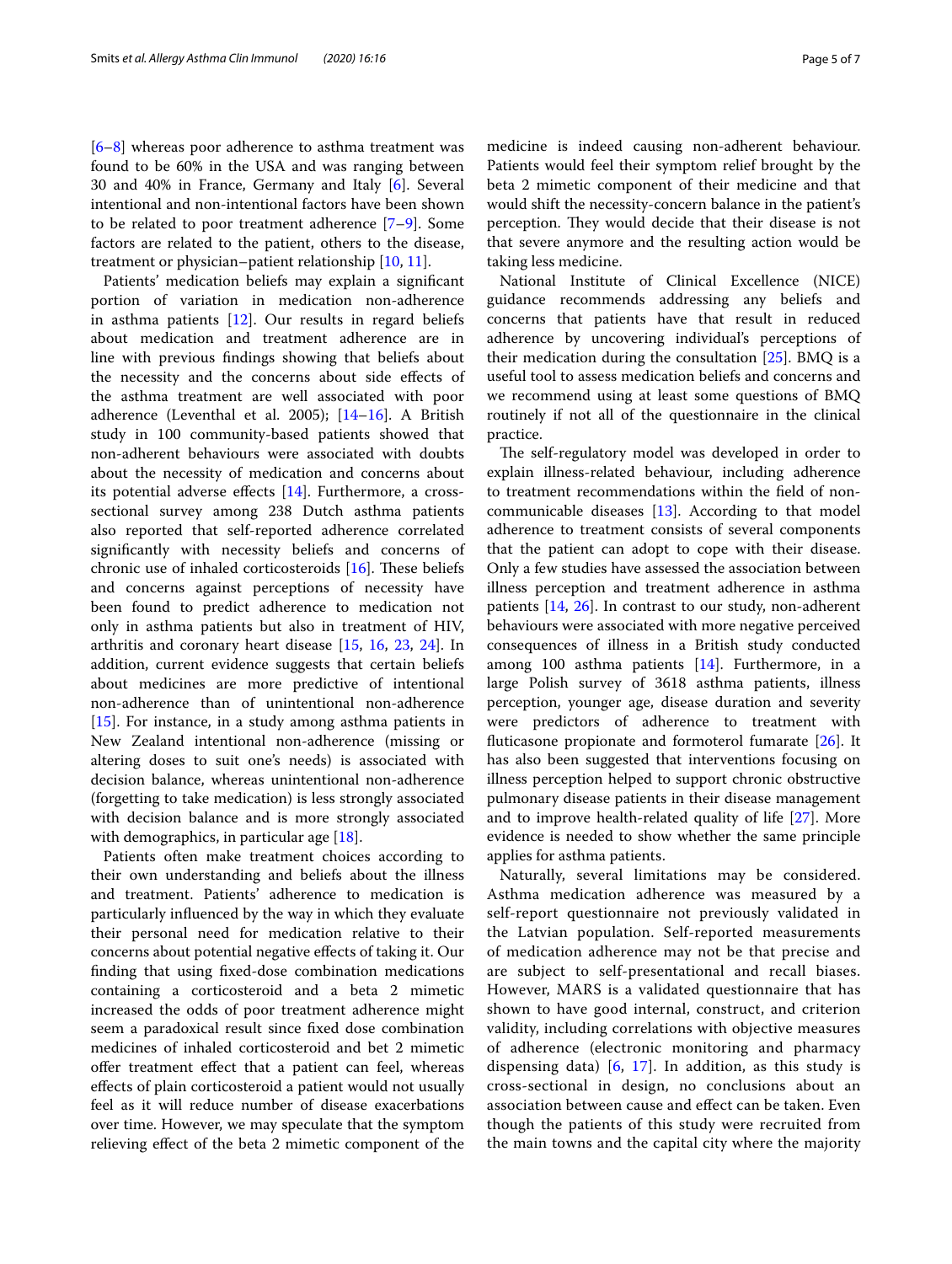of the Latvian population live, it seems that this could over-represent urban populations and underrepresent rural populations and the results cannot be generalized to the overall population of Latvian asthma patients.

Finally, the study addresses medication adherence related to frequency of medication use as per doctors' prescription but does not address medication non adherence due to incorrect inhaler technique which is another important factor for receiving the appropriate dose of medicine.

## **Conclusion**

In conclusion, screening of asthma patients to assess their beliefs about their asthma medication may help to identify those ones to beneft from interventions targeting their concerns in order to improve treatment adherence. Many of the common beliefs of the Latvian asthma patients could be modifed by educational interventions performed within the primary healthcare system. This may have the potential to significantly reduce the economic burden related to poor asthma control and improve the quality of life of asthma patients in a cost-efective way.

**Acknowledgements**

Not applicable.

#### **Authors' contributions**

DS: collecting data, data analysis, writing the manuscript; GB: conceptualization, supervision; JP: writing–review and editing; IU: writing– review and editing; SK: collecting data; NCB: methodology, statistical analysis. All authors read and approved the fnal manuscript.

#### **Funding**

This research was supported by a grant from Riga Stradins University [\(http://](http://www.rsu.lv) [www.rsu.lv](http://www.rsu.lv)). There has been no role of the funding body in the design of the study and collection, analysis, and interpretation of data and in writing the manuscript.

#### **Availability of data and materials**

The datasets used and analyzed during the current study are available from the corresponding author on reasonable request.

#### **Ethics approval and consent to participate**

All procedures performed in the study were in accordance with the ethical standards of the institutional and/or national research committee and with the 1964 Helsinki declaration and its later amendments or comparable ethical standards. Methods and patient consent form were approved in writing by Ethics committee for clinical research: P. Stradins Clinical University Hospital Development Society Ethics committee for clinical research (original name in Latvian: *P. Stradiņa Klīniskās universitātes slimnīcas Attīstības biedrības klīniskās izpētes ētikas komiteja*). Informed consent in writing was obtained from all individual participants included in the study.

#### **Consent for publication**

Not applicable.

#### **Competing interests**

The authors declare that they have no competing interests.

#### **Author details**

Faculty of Public Health and Social Welfare, Riga Stradins University, Marupes 30, Riga 1002, Latvia. <sup>2</sup> Faculty of Medicine, Riga Stradins University, Riga, Latvia. 3 Faculty of Pharmacy, Riga Stradins University, Riga, Latvia. 4 Department of Translational Medicine, Division of Medical and Population Health Sciences Research, Herbert Wertheim College of Medicine, Florida International University, Miami, FL, USA. 5 Department of Public Health, Faculty of Medicine, University of Helsinki, Helsinki, Finland.

#### Received: 18 November 2019 Accepted: 20 February 2020 Published online: 04 March 2020

#### **References**

- <span id="page-5-0"></span>1. Krishnan JA, Riekert KA, McCoy JV, et al. Corticosteroid use after hospital discharge among high-risk adults with asthma. Am J Respir Crit Care Med. 2004;170:1281–5.
- 2. Rabe KF, Vermeire PA, Soriano JB, et al. Clinical management of asthma in 1999: the Asthma insights and reality in Europe (AIRE) study. Eur Respir J. 2000;16:802–7.
- <span id="page-5-1"></span>3. Rabe KF, Adachi M, Lai CK, et al. Worldwide severity and control of asthma in children and adults: the global asthma insights and reality surveys. J Allergy Clin Immunol. 2004;114:40–7.
- <span id="page-5-2"></span>Bender BG, Bender SESO. Patient-identified barriers to asthma treatment adherence: responses to interviews, focus groups, and questionnaires. Immunol Allergy Clin North Am. 2005;25(1):107–30.
- 5. Bender BG, Long A, Parasuraman B, Tran ZV. Factors infuencing patient decisions about the use of asthma controller medication. Ann Allergy Asthma Immunol. 2007;98:322–8.
- <span id="page-5-3"></span>6. Cerveri I, Locatelli F, Zoia MC, et al. International variations in asthma treatment compliance: the results of the European Community Respiratory Health Survey (ECRHS). Eur Respir J. 1999;14(2):288–94.
- <span id="page-5-4"></span>7. O'Brien MK, Petrie K, Raeburn J. Adherence to medication regimens: updating a complex medical issue. Med Care Rev. 1992;49:435–54.
- <span id="page-5-12"></span>8. Wright MT. The old problem of adherence: research on treatment adherence and its relevance for HIV/AIDS. AIDS Care. 2000;12:703–10. [https://doi.org/10.1080/09540120020014237.](https://doi.org/10.1080/09540120020014237)
- <span id="page-5-13"></span>9. Petrie KJ, Weinman J, Sharpe N, et al. Role of patients' view of their illness in predicting return to work and functioning after myocardial infarction: longitudinal study. Br Med J. 1996;312:1191–4.
- <span id="page-5-14"></span>10. Braido F. Failure in asthma control: reasons and consequences. Scientifca (Cairo). 2013;2013:54925.
- <span id="page-5-15"></span>11. Baiardini I, Braido F, Giardini A, et al. Adherence to treatment: assessment of an unmet need in asthma. J Investig Allergol Clin Immunol. 2006;16(4):218–23.
- <span id="page-5-5"></span>12. Phatak Phatak HM, Thomas J 3rd. Relationships between beliefs about medications and nonadherence to prescribed chronic medications. Ann Pharmacother. 2006;40(10):1737–42.
- <span id="page-5-6"></span>13. Leventhal H, Halm EA, Horowitz CR, et al. Living with chronic illness: a contextualized self-regulation approach. In: Sutton S, Baum A, Johnston M, editors. Handbook of Health Psychology. London: Sage Publications; 2004. p. 197–240.
- <span id="page-5-7"></span>14. Horne R, Weinman J. Self-regulation and self-management in asthma: exploring the role of illness perceptions and treatment beliefs in explaining non-adherence to preventer medication. Psychol Health. 2002;17:17–32.
- <span id="page-5-16"></span>15. Cliford S, Barber N, Horne R. Understanding diferent beliefs held by adherers, unintentional nonadherers, and intentional nonadherers: application of the Necessity-Concerns Framework. J Psychosom Res. 2008;64:41–6.
- <span id="page-5-8"></span>16. Menckeberg TT, Bouvy ML, Bracke M, et al. Beliefs about medicines predict refll adherence to inhaled corticosteroids. J Psychosom Res. 2008;64:47–54.
- <span id="page-5-9"></span>17. Sutherland ER, Martin RJ. Targeting the distal lung in asthma: do inhaled corticosteroids treat all areas of infammation? Treat Respir Med. 2005;4(4):223–9.
- <span id="page-5-10"></span>18. Wroe AL. Intentional and unintentional nonadherence: a study of decision making. J Behav Med. 2002;25:355–72.
- <span id="page-5-11"></span>19. Horne R, Weinman J, Hankins M. The beliefs about medicines questionnaire: the development and evaluation of a new method for